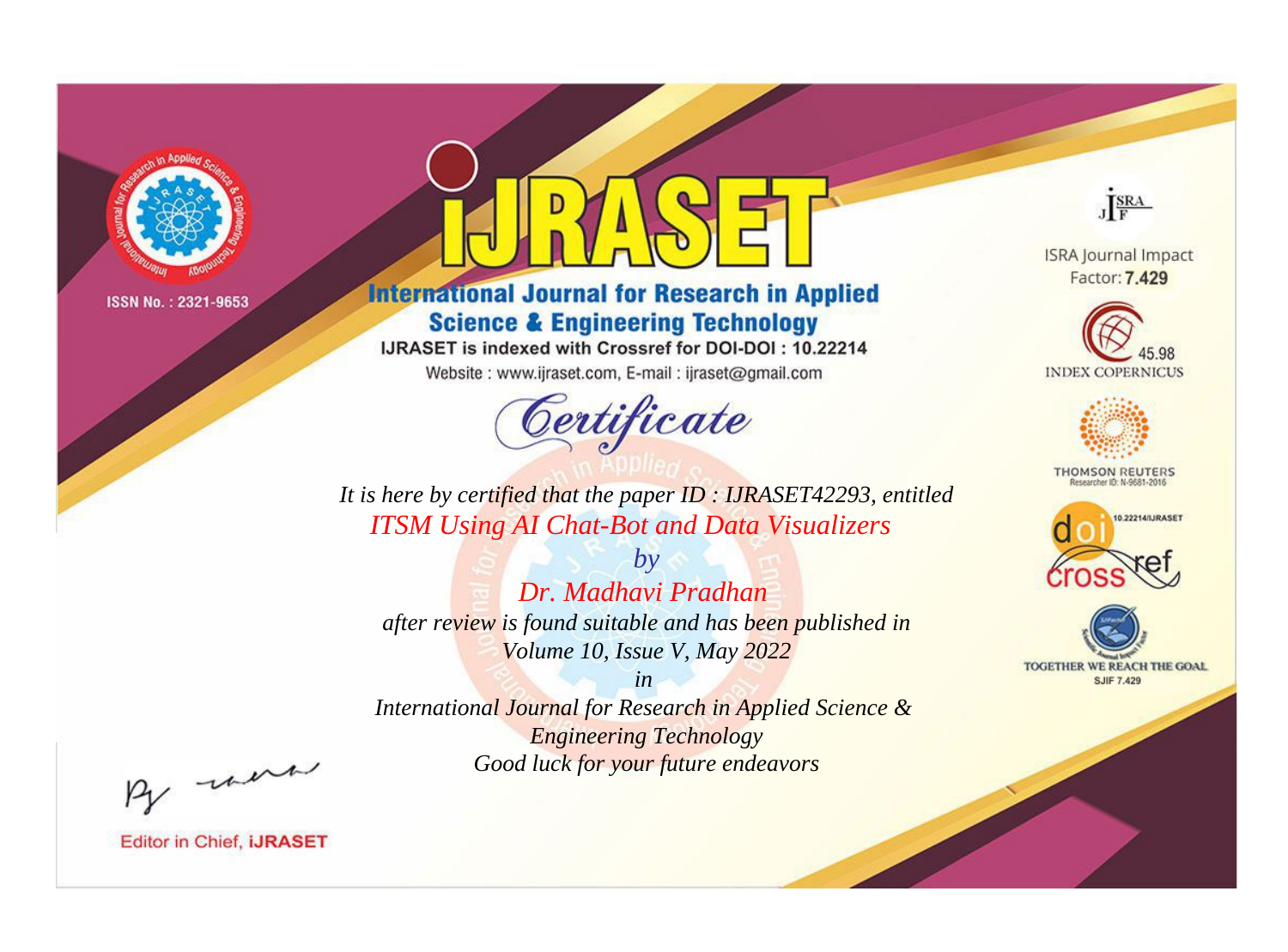

# **International Journal for Research in Applied Science & Engineering Technology**

IJRASET is indexed with Crossref for DOI-DOI: 10.22214

Website: www.ijraset.com, E-mail: ijraset@gmail.com



JERA

**ISRA Journal Impact** Factor: 7.429





**THOMSON REUTERS** 



TOGETHER WE REACH THE GOAL **SJIF 7.429** 

*It is here by certified that the paper ID : IJRASET42293, entitled ITSM Using AI Chat-Bot and Data Visualizers*

*by Arun Bagbande after review is found suitable and has been published in Volume 10, Issue V, May 2022*

*in* 

*International Journal for Research in Applied Science & Engineering Technology Good luck for your future endeavors*

By morn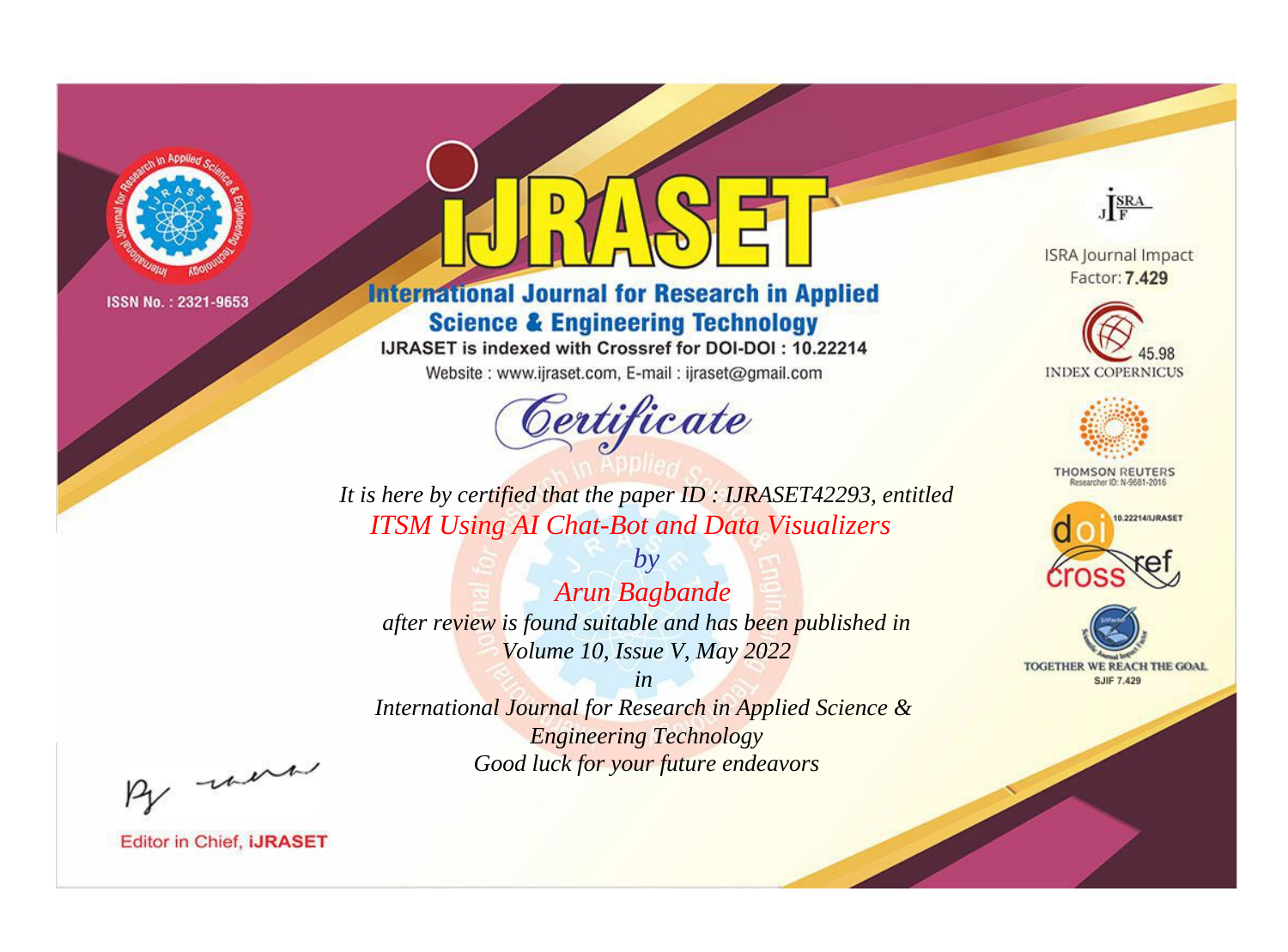

# **International Journal for Research in Applied Science & Engineering Technology**

IJRASET is indexed with Crossref for DOI-DOI: 10.22214

Website: www.ijraset.com, E-mail: ijraset@gmail.com



JERA

**ISRA Journal Impact** Factor: 7.429





**THOMSON REUTERS** 



TOGETHER WE REACH THE GOAL **SJIF 7.429** 

*It is here by certified that the paper ID : IJRASET42293, entitled ITSM Using AI Chat-Bot and Data Visualizers*

*by Amaan Khan after review is found suitable and has been published in Volume 10, Issue V, May 2022*

*in* 

*International Journal for Research in Applied Science & Engineering Technology Good luck for your future endeavors*

By morn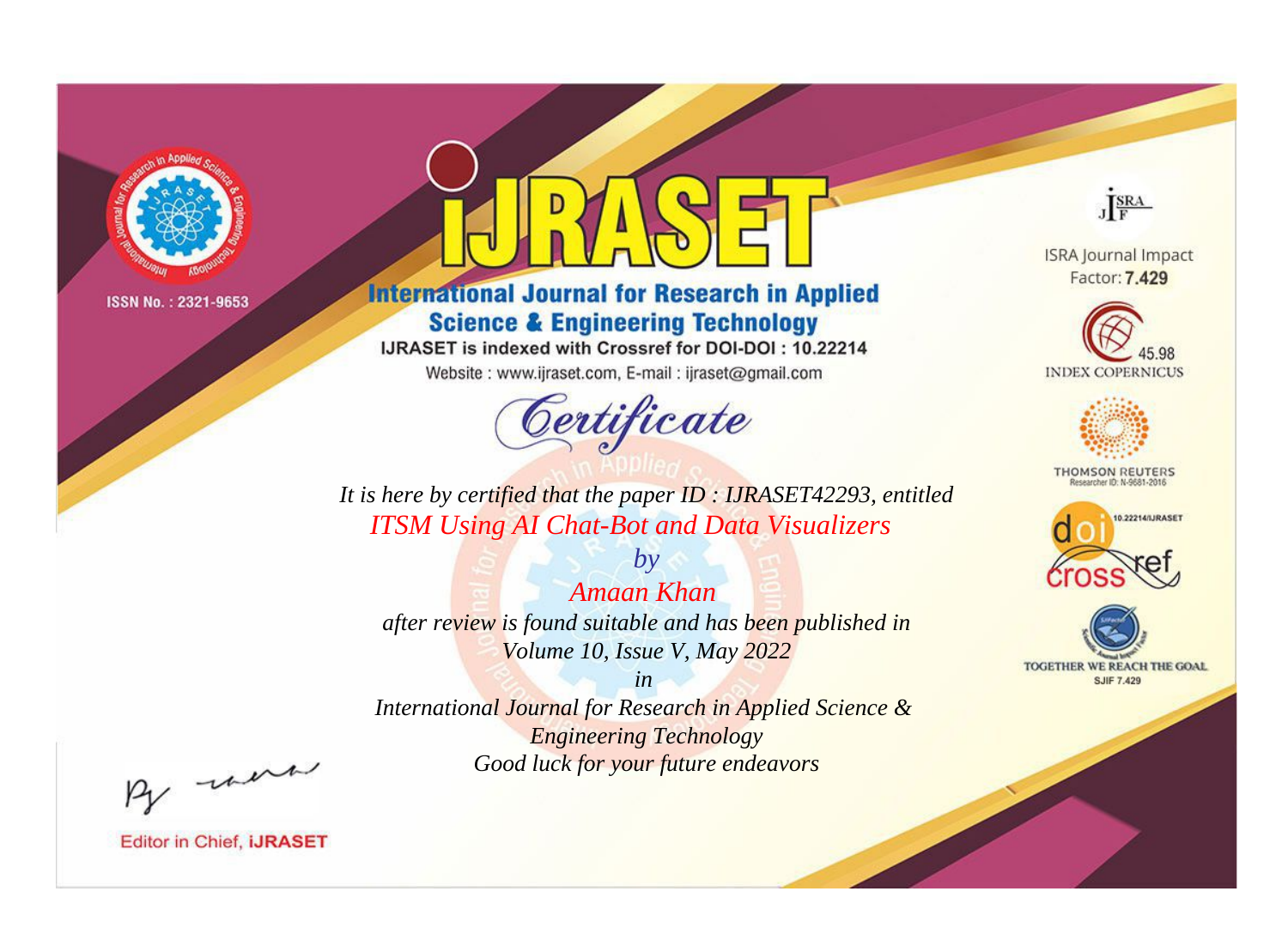

# **International Journal for Research in Applied Science & Engineering Technology**

IJRASET is indexed with Crossref for DOI-DOI: 10.22214

Website: www.ijraset.com, E-mail: ijraset@gmail.com



JERA

**ISRA Journal Impact** Factor: 7.429





**THOMSON REUTERS** 



TOGETHER WE REACH THE GOAL **SJIF 7.429** 

*It is here by certified that the paper ID : IJRASET42293, entitled ITSM Using AI Chat-Bot and Data Visualizers*

*by Abdul Aman Abdul Majid after review is found suitable and has been published in Volume 10, Issue V, May 2022*

*in* 

*International Journal for Research in Applied Science & Engineering Technology Good luck for your future endeavors*

By morn